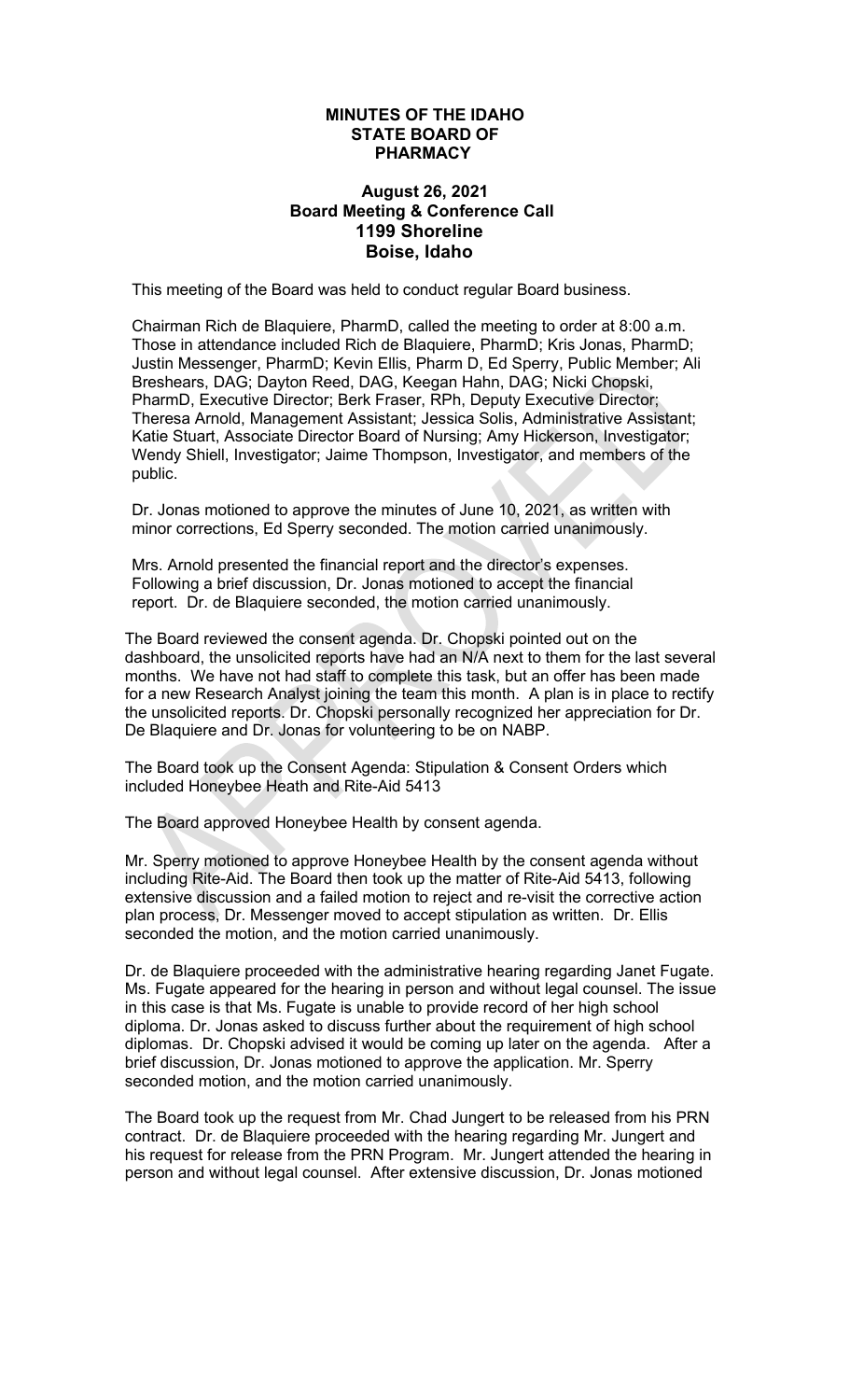for Mr. Jungert to be released from the PRN contract. Dr. Messenger seconded, and the motion carried unanimously.

The Board took up the topic of Continuing Pharmacy Education audits. The Board made the suggested changes and will review in October for final approval.

Delegated Authority Policy

5 and under – Warning letter

6-10 CAP, double CEs and \$50 per credit

11+ CAP, double CEs and \$100 per credit

Repeat offenders will be escalated one level up.

10+ repeat offenders, stipulation, double CEs, \$300 per credit.

Those who do not return and complete their CAP within 60-day deadline will go to stipulation.

Those who do not respond to the original notice within 60-days of the deadline they will go straight to complaint and possible hearing.

Following an extensive discussion, the Board decided to do separate motions for the 2020 CPE audit and 2021 CPE audit. Regarding year 2020, CPE audits that were found to be deficient, Mr. Sperry motioned to mail a warning letter without discipline to everyone, considering COVID. Dr. Jonas seconded motion, and the motion carried unanimously.

Dr. Chopski updated the Board on several topics. Dr. Chopski and Dr. Tim Frost attended stakeholder townhall meetings across the state asking for input from compounders. There wasn't overwhelming support from the community to sign the FDA MOU. FDA announced that they will delay enforcement until October of 2022.

The Board reviewed the Delegated Authority Policy and suggested edits. The Board agreed to strike DA-P9 as it is no longer necessary. Dr. Jonas moved to approve with amendments except that the CPE changes are to be reviewed again at the next meeting. Dr. Ellis seconded. The motion carried unanimously.

Dr. Chopski announced that we will be moving to the Chinden Campus on July 1, 2022. Performance measure review report was distributed for the Board to review. The performance measures are tied directly to the strategic plan, which was shared with the board at a previous meeting. Organizational cart 3 is still being worked on and positions are being posted as of now. Staff can review and apply if they are interested. Administrator Barron is working on the overall DOPL strategic plan and budget.

Dr. Chopski updated the Board on positions that have been filled. Research analyst has been filled and Hunter Coleman will start next week. Linda Brown, the new DOPL fiscal officer is in place and has started transitioning over the finances. As of now, the Board of Pharmacy is still managing their own finances.

Ms. Breshears updated the Board regarding the Chambers case. Ms. Breshears informed the Board that the Idaho Supreme court declined the request to review the case and assigned it to the Court of Appeals. A hearing has been scheduled for October 12, 2021.

Dr. Chopski informed the Board on the new investigators that have been co-located. Mr. Celeste is the new Controlled Substance Investigator for the Board of Pharmacy. Mr. Aamodt will be the investigator over the health professions coming from occupations and Ms. Anzalone and Ms. Stelle are investigators with the Board of Nursing. The DOPL investigations team will have a total of 9 investigators that will represent the Health Professions. The Deputy Attorney General, Keegan Hahn also introduced himself to the Board. He is Steve Herrings replacement.